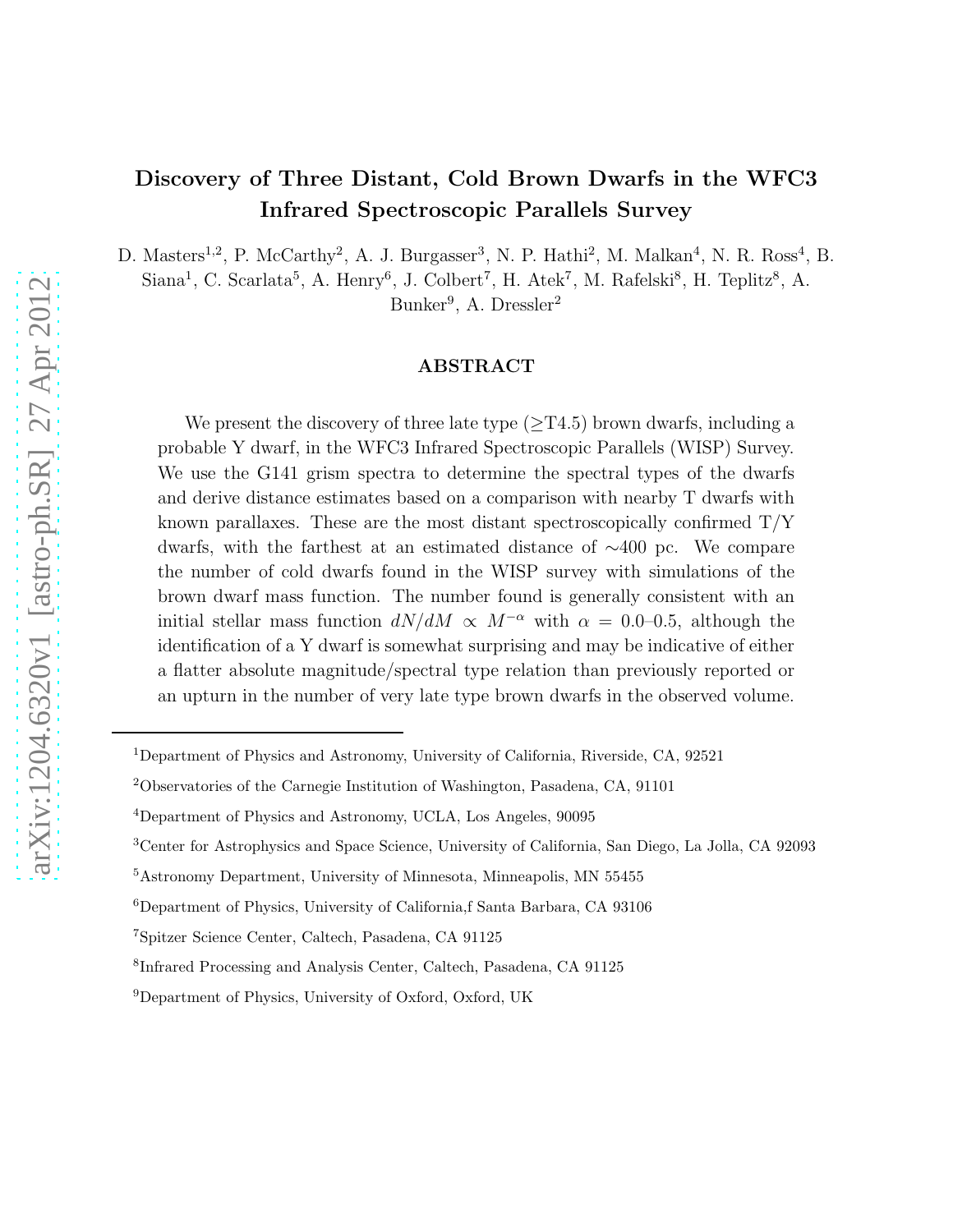# 1. Introduction

Understanding the nature and demographics of low-temperature brown dwarfs, which bridge the gap between dwarf stars and massive planets, is an important goal of modern astrophysics. Since the discovery of the first methane dwarf G1229B in 1995 [\(Nakajima et al.](#page-8-0) [1995;](#page-8-0) [Oppenheimer et al. 1995](#page-8-1)), the number of known ultracool dwarfs of type T and now Y [\(Cushing et al. 2011](#page-8-2)) has continued to grow, primarily due to deep near-infrared surveys such as 2MASS [\(Kirkpatrick et al. 1999](#page-8-3); [Burgasser et al. 2002\)](#page-7-0), SDSS [\(Strauss et al. 1999;](#page-9-0) [Chiu et al. 2006\)](#page-8-4), UKIDSS [\(Lodieu et al. 2007;](#page-8-5) [Chiu et al. 2008](#page-8-6); [Burningham et al. 2010](#page-7-1)), CFBDS [\(Delorme et al. 2008\)](#page-8-7) and WISE [\(Wright et al. 2010;](#page-9-1) [Kirkpatrick et al. 2011\)](#page-8-8). Additional dwarfs have been identified in proper motion surveys (e.g. [Kirkpatrick et al. 2010;](#page-8-9) [Lucas et al. 2010](#page-8-10); [Scholz et al. 2011](#page-9-2); [Liu et al. 2011\)](#page-8-11). These surveys have been effective at finding brown dwarfs in the solar neighborhood; however, due to their faintness (a T8 dwarf has  $M_{AB} \sim 17$  in H band), probing the larger-scale galactic distribution of cold dwarfs has not been possible.

Deep surveys in the near-infrared using the Wide Field Camera 3 (WFC3) on the HST enable the discovery of cold dwarfs at much larger distances. WFC3 parallel imaging surveys have identified cold dwarfs based on broad-band colors (e.g. [Ryan et al. 2011\)](#page-9-3), but the lack of spectroscopy means that the spectral types are uncertain. WFC3 near-infrared slitless grism spectroscopy, in contrast, permits unambiguous identification and classification of T dwarfs, whose spectra show pronounced atmospheric  $\text{CH}_4$  and  $\text{H}_2\text{O}$  absorption bands in the near-infrared [\(Geballe et al. 2002;](#page-8-12) [Burgasser et al. 2002](#page-7-0)). Moreover, the WFC3 spectra reach depths that are unachievable with ground-based surveys.

Here we present three of the most distant cold brown dwarfs known, discovered in the WFC3 Infrared Spectroscopic Parallels (WISP) Survey. These discoveries illustrate that, by enabling spectroscopic identification of ultracool dwarfs at large distances, HST-WFC3 grism spectroscopy can begin to probe the galactic spatial distribution of the ultracool dwarf population and search for substellar members of the halo population [\(Burgasser et al. 2003](#page-7-2)).

# 2. WISP Survey Overview

The WISP Survey [\(Atek et al. 2010\)](#page-7-3) has obtained slitless spectra over  $0.8-1.7\mu m$  for more than 700 arcmin<sup>2</sup> of sky using the two infrared grisms installed on the IR channel of Wide Field Camera 3 (WFC3). While the primary goal of WISP is to measure the star formation rate over  $0.5 < z < 2.5$ , the wide area and variety of galactic latitudes covered by WISP allow for the discovery of late-type dwarfs out to  $\gtrsim 1$  kpc.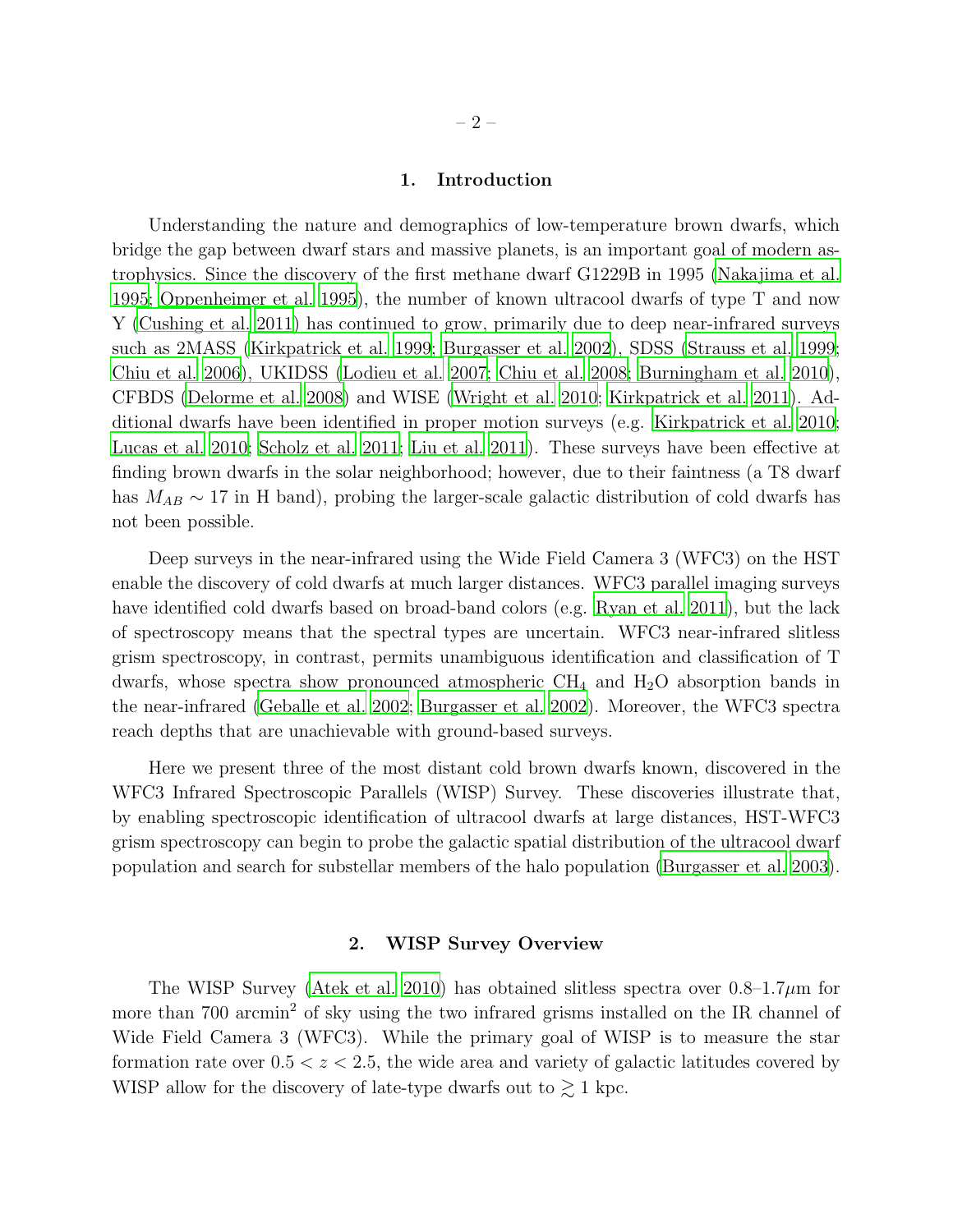WISP is a "pure parallel" program, meaning that the pointings are determined by other observing programs using either the Cosmic Origins Spectrograph (COS) or the Space Telescope Imaging Spectrograph (STIS). The WFC3 observations are taken in a parallel field determined by the offset of the instruments and the roll angle of the telescope. WISP is divided into a deep, narrow survey for parallel targets with more than four orbits of visibility and a shallow, wide survey for parallel targets with one to three orbits of visibility. Parallel observing targets are selected at galactic latitudes  $|b| > 20°$  with a preference for longer visibility times. Typical integration times for a 4–5 orbit target are ∼5000 sec in G102 and  $\sim$ 2000 sec in G141. The shallower WISP fields are restricted to the G141 grism, with a typical integration time for a 2-orbit target of ∼4000 sec. Because the wide-shallow survey actually achieves deeper G141 integrations and covers a larger area than our deep-narrow survey, faint dwarfs are more likely to be found in the wide-shallow survey.

#### 3. Ultracool Dwarfs Discovered in the WISP Survey

Brown dwarfs of type  $\geq T2$  are easily recognizable in H-band spectroscopy due to the presence of two prominent, broad pseudo-emission features at roughly 1.26 and 1.58  $\mu$ m interspersed with deep absorption bands of water and methane in their atmospheres. The 155 G141 grism exposures (each  $123'' \times 136''$ ) currently obtained by the ongoing WISP survey were systematically scanned by at least two observers to search for these objects, resulting in the identification of the three sources shown in Figure [1.](#page-6-0) Their properties are summarized in Table 1.

### 4. Spectral Classification

We determined the spectral types of the objects by comparing the WFC3 spectra to 69 T dwarf spectra from the SpeX Prism Spectral Libraries [\(Burgasser et al. 2006\)](#page-7-4) and two additional Y dwarf spectra from [Cushing et al. \(2011\)](#page-8-2), which were also obtained with the HST/WFC3 G141 grism using the same reduction software as the WISP survey spectra presented here. The WISP spectra and brown dwarf template spectra were compared using a  $\chi^2$  statistic. The classifications and associated uncertainties were then found by computing the weighted mean and deviation from the mean with a weighting factor of  $e^{(\min(x^2)-x^2)^2}$ . A cutoff weight of >0.1 was used so that the results are not skewed by a large number of poor fits to early-type T dwarfs (a sampling problem that arises because the template sample contains disproportionately more early-type T dwarfs).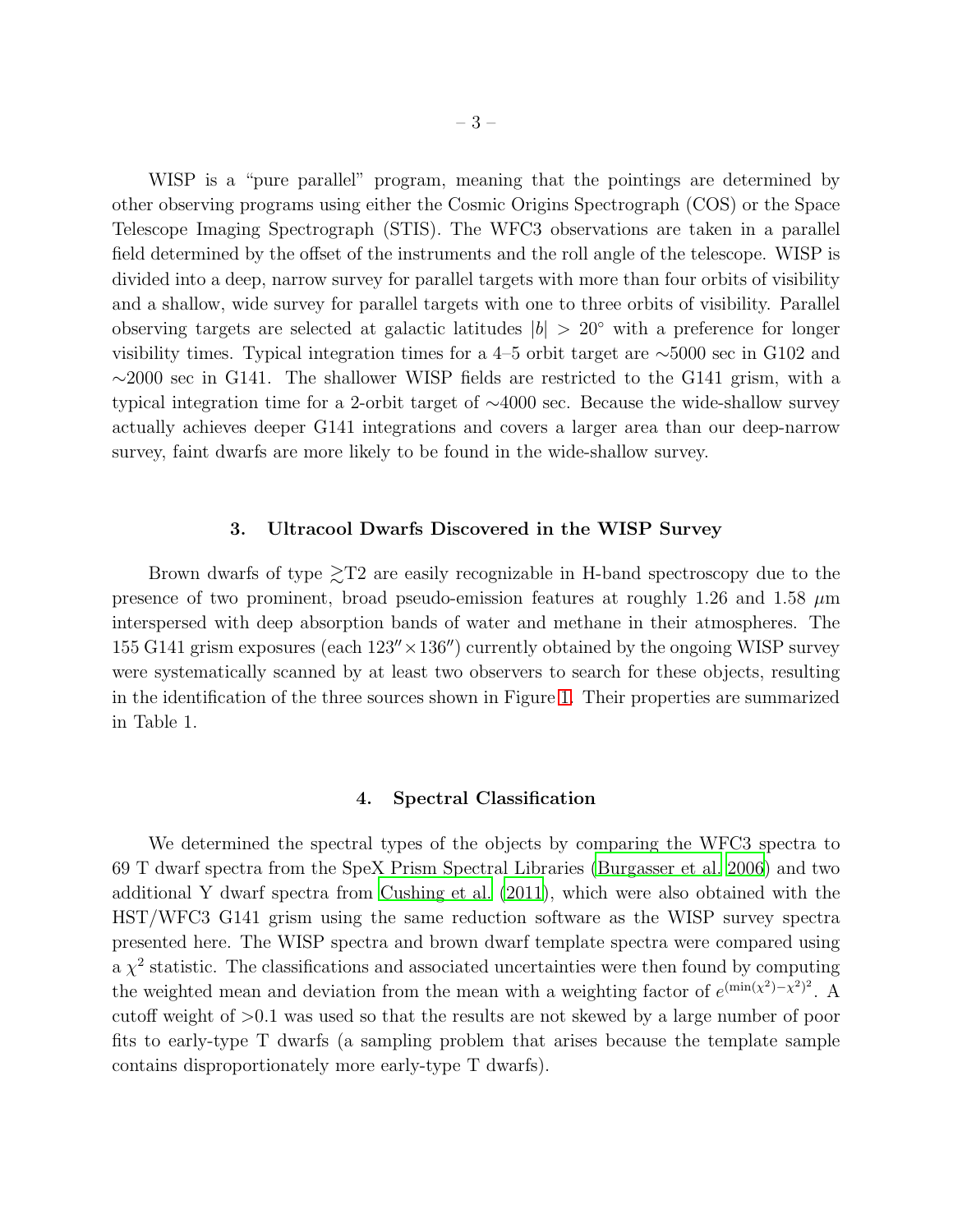WISP 1232-0033 and WISP 0307-7243 are found to be type  $T7\pm0.6$  and  $T4.5\pm0.4$ , respectively. WISP 1305-2538 is found to be of type T9.5+, and is probably a Y dwarf. The spectrum of the Y0 dwarf WISE 1405+5534 is shown overlaid in Figure [1,](#page-6-0) in addition to the T9 dwarf UGPS 0722-0540. While neither template is perfect, the Y0 spectrum is a better fit.

#### 5. Distance Determination

With accurate spectral types derived from the WFC3 spectra, the distances to the dwarfs can be found by comparing their measured broad-band magnitudes with those of nearby T dwarfs with known parallaxes. For this comparison, we converted the WFC3 F140W/F160W photometry for the WISP dwarfs into MKO J or H band with color corrections computed using the best-fitting T dwarf template spectra, applying the same weightings as for the spectral type determination. Given the inferred MKO J/H magnitudes, the distances were found using the absolute magnitude/spectral type relations of [Dupuy & Liu \(2012](#page-8-13)).

WISP 1232-0033 (T7) is found to be at 270±60 pc and WISP 0307-7243 (T4.5) at  $400\pm60$  pc. These are the most distant T dwarfs currently known, and have vertical scale heights of approximately 240 and 260 pc, respectively. WISP 1305-2538 is more difficult, as only one Y dwarf has reported a preliminary (and highly uncertain) parallax (WISE J154151.66–225025.2,  $\pi = 0''.35 \pm 0''.11$ ; [Kirkpatrick et al. 2011\)](#page-8-8) and the classification scheme for these objects remains in progress [\(Cushing et al. 2011](#page-8-2)). We used the known parallaxes of the T9 UGPS 0722-0540 (0''246±0''0033; Lucas et al. 2010) and the T9.5 CF-BDSIR J145829+101343B (0''340 $\pm$ 0''0026; Liu et al. 2011) to infer a distance of 40–60 pc for this source, albeit with considerable uncertainty because of the classification.

Table 1. Cold Brown Dwarfs Discovered in the WISP Survey

| Name                       | $(h \, \text{m s})$ | (0, 1)        | RA (J2000) DEC (J2000) WFC3 magnitude MKO magnitude Spectral Type Distance Galactic Latitude<br>(AB) | (AB)                        |              | (nc)                      | $(\text{deg})$ |
|----------------------------|---------------------|---------------|------------------------------------------------------------------------------------------------------|-----------------------------|--------------|---------------------------|----------------|
| WISP 1305-2538 13 05 25.51 |                     | $-25.38.28.8$ | $23.01 + 0.04b$                                                                                      | $22.33 + 0.04$ <sup>d</sup> | $T9.5+$      | $\sim$ 40-60 <sup>a</sup> | $+37.1$        |
| WISP 1232-0033 12 32 42.42 |                     | $-00.3306.7$  | $23.34\pm0.05^{\mathrm{b}}$                                                                          | $22.65\pm0.06^{\mathrm{d}}$ | $T7+0.6$     | $270 + 60$                | $+63.1$        |
| WISP 0307-7243 03 07 41.12 |                     | -72.43.57.5   | $22.67+0.02^c$                                                                                       | $22.36 + 0.02^e$            | $T4.5 + 0.4$ | $400 + 60$                | $-40.9$        |

<sup>a</sup>The interval arises from classification uncertainty and the current lack of quality parallaxes for Y dwarfs.

 $bF140W$ 

 $\mathrm{c_{F160W}}$ 

<sup>d</sup>J band

<sup>e</sup>H band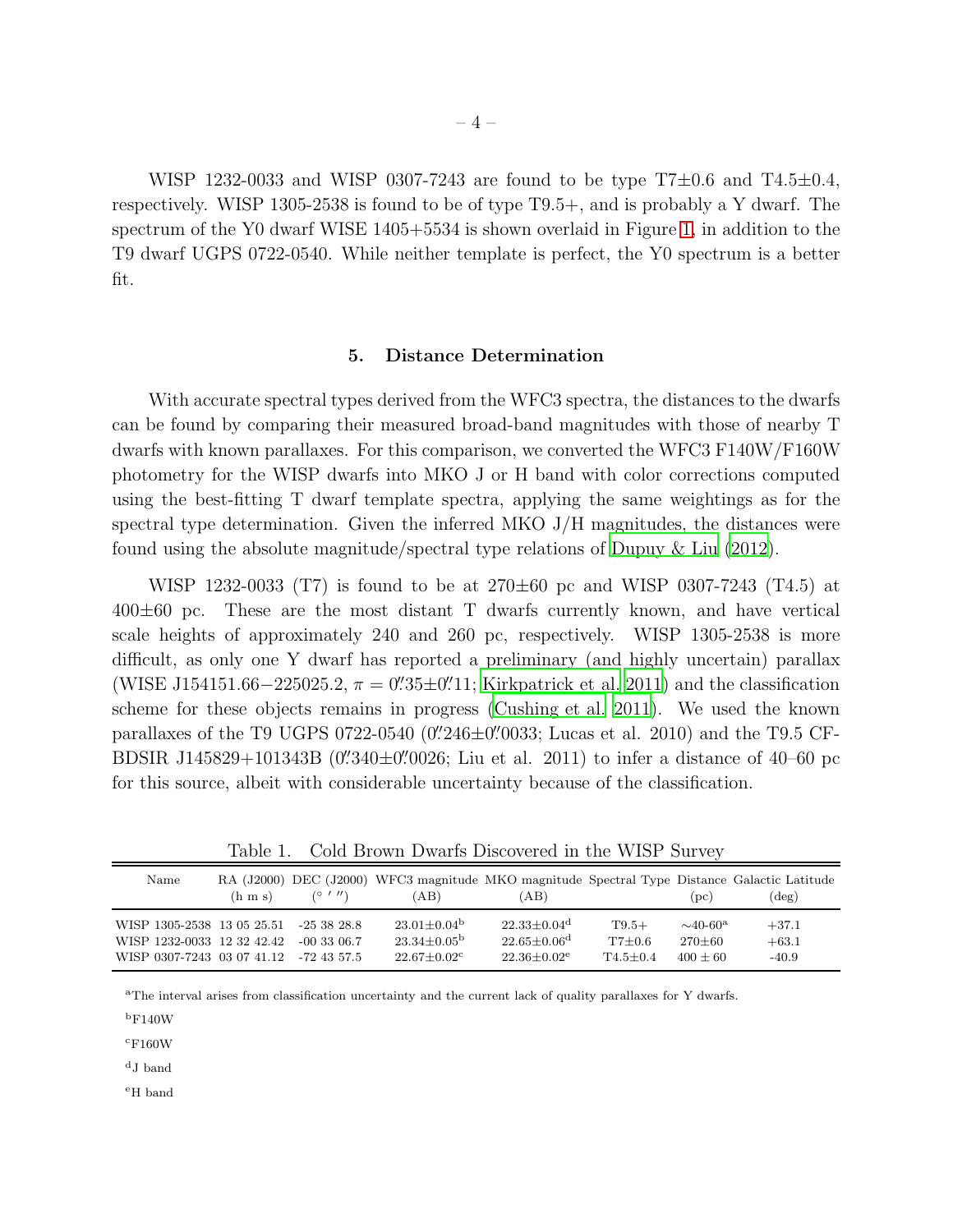# 6. Space Density

The dwarfs discovered in the WISP survey provide the first opportunity to examine the mass function and spatial distribution of these late-type dwarfs in a deep field (see [Pirzkal et al. 2009](#page-8-14) for an equivalent study of late M and L dwarfs). To assess what constraints our small sample makes on these statistics, we computed the expected suface densities of T dwarfs as a function of spectral type in the WISP survey fields as follows.

- 1. Volume densities for the cold dwarf subtypes are computed using the methods outlined in [Burgasser \(2004](#page-7-5), [2007\)](#page-7-6). We assume a power-law stellar mass function  $dN/dM \sim M^{-\alpha}$ with  $\alpha$  varying from -1 to 1, normalized to agree with measured field values in the 0.09-0.10  $M_{\odot}$  range (0.0055 pc<sup>-3</sup>; [Reid et al. 1999](#page-8-15); [Chabrier 2001\)](#page-8-16). We then assumed an age distribution consistent with a constant star formation rate over 10 Gyr, and computed the luminosity distribution for the dwarfs using the evolutionary models of [Burrows et al. \(1997\)](#page-7-7). Finally, we use empirical bolometric correction/spectral type [\(Liu et al. 2010](#page-8-17)) and absolute magnitude/spectral type [\(Dupuy & Liu 2012\)](#page-8-13) relations to convert the luminosity function to a spectral type surface density distribution.
- 2. The expected surface density of dwarfs per WISP  $123'' \times 136''$  pointing is then found by computing the limiting magnitude, and thus the maximum distance, for which each subtype would be spectroscopically detected<sup>[1](#page-9-4)</sup> in a given field. The online WFC3 exposure time calculator is used for this analysis. Corrections to the derived limiting magnitudes are applied to account for Malmquist bias. We assumed as a first order approximation that 10% of each pointing is lost due to overlap, edge effects, etc. as estimated from the galaxy extractions.
- 3. The effective volumes for each field/subtype are found and multiplied by the space densities per subtype. The results for all the WISP fields are added, yielding a surface density for each subtype for the entire survey (Figure 2).

The expected surface density of each spectral type across the entire WISP survey is summarized in Figure 2 for different assumed power-law slopes in the low-mass stellar mass function. The number of dwarfs found is roughly consistent with expectations; in particular, the fact that we find no early type  $\left( \langle \nabla \cdot \mathbf{T} \cdot \mathbf{A} \rangle \right)$  dwarfs, despite their higher intrinsic luminosities, is consistent with their rarity [\(Burgasser 2007\)](#page-7-6). The fact that we identified three T dwarfs is consistent with other field mass function estimates based on wide, shallow surveys of T

<sup>&</sup>lt;sup>1</sup>We require  $S/N=10$  in this analysis, an approximation based on simple tests with the WFC3 spectra. However, changing the S/N requirement can significantly influence the expected surface density of dwarfs.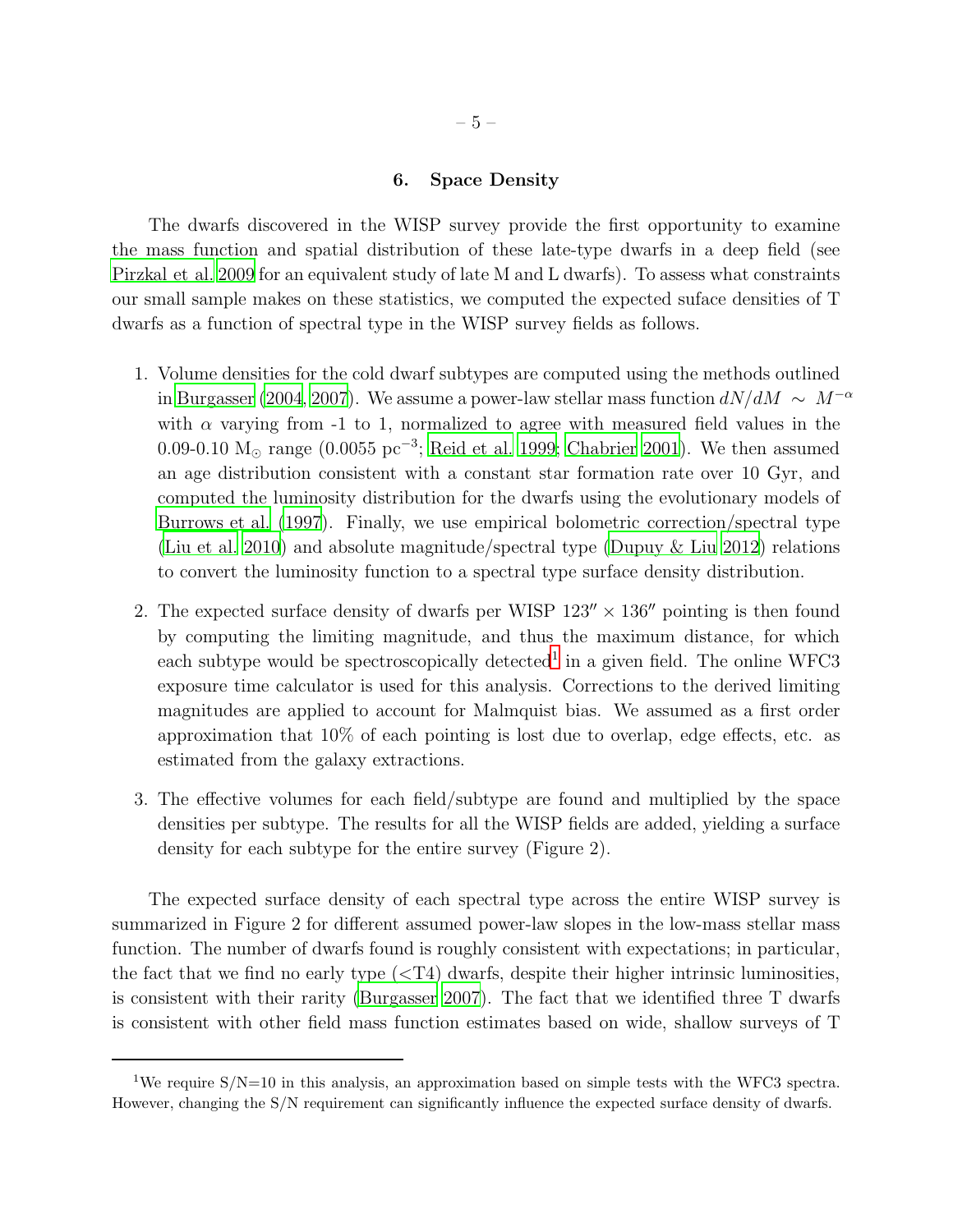dwarfs (e.g. [Metchev et al. 2008](#page-8-18); [Burningham et al. 2010\)](#page-7-1). However, finding a T9.5/Y0 dwarf is somewhat surprising due to their faintness. Possible explanations for this include (1) a flatter absolute magnitude/spectral type relation than preliminary estimates indicate [\(Cushing et al. 2011](#page-8-2); [Kirkpatrick et al. 2011\)](#page-8-8), (2) a sudden upturn in the space density of very late-type dwarfs, possibly associated with a nearby free-floating planetary population [\(Sumi et al. 2011\)](#page-9-5) or a larger proportion of old halo brown dwarfs at higher scale heights (for this simulation, a 1:400 halo fraction was assumed based on [Digby et al.](#page-8-19) [2003\)](#page-8-19), (3) a fortuitous discovery, or (4) some combination of the above. We note that WISP 1305-2538 is 4.2 from the very low-mass triple Kelu 1ABC at 18.7±0.7 pc [\(Dahn et al. 2002](#page-8-20); [Liu & Leggett](#page-8-21) [2005;](#page-8-21) [Stumpf et al. 2008\)](#page-9-6). With a 5000 AU projected separation, this matching is unlikely [\(Dhital et al. 2010\)](#page-8-22), but second-epoch imaging would allow us to affirm or refute the existence of a widely-separated, very low-mass quadruple. Additionally, follow-up proper motion measurements of all three new dwarfs would help establish whether they are galactic halo members.

#### 7. Summary

We have presented three distant T/Y dwarfs spectroscopically confirmed by the WISP Survey. These discoveries show the power of HST-WFC3 slitless grism spectroscopy to simultaneously find these objects at much larger distances than has been possible with groundbased surveys and yield accurate spectral types, making surveys such as WISP powerful new probes of the population of cold brown dwarfs in the galaxy.

We thank an anonymous referee for helpful comments that improved this letter. This research has benefitted from the SpeX Prism Spectral Libraries, maintained by Adam Burgasser at [http://www.browndwarfs.org/spexprism.](http://www.browndwarfs.org/spexprism) We thank Michael Cushing for providing Y0 spectra from the WISE survey.

This work has been supported by the Carnegie Observatories Graduate Research Fellowship.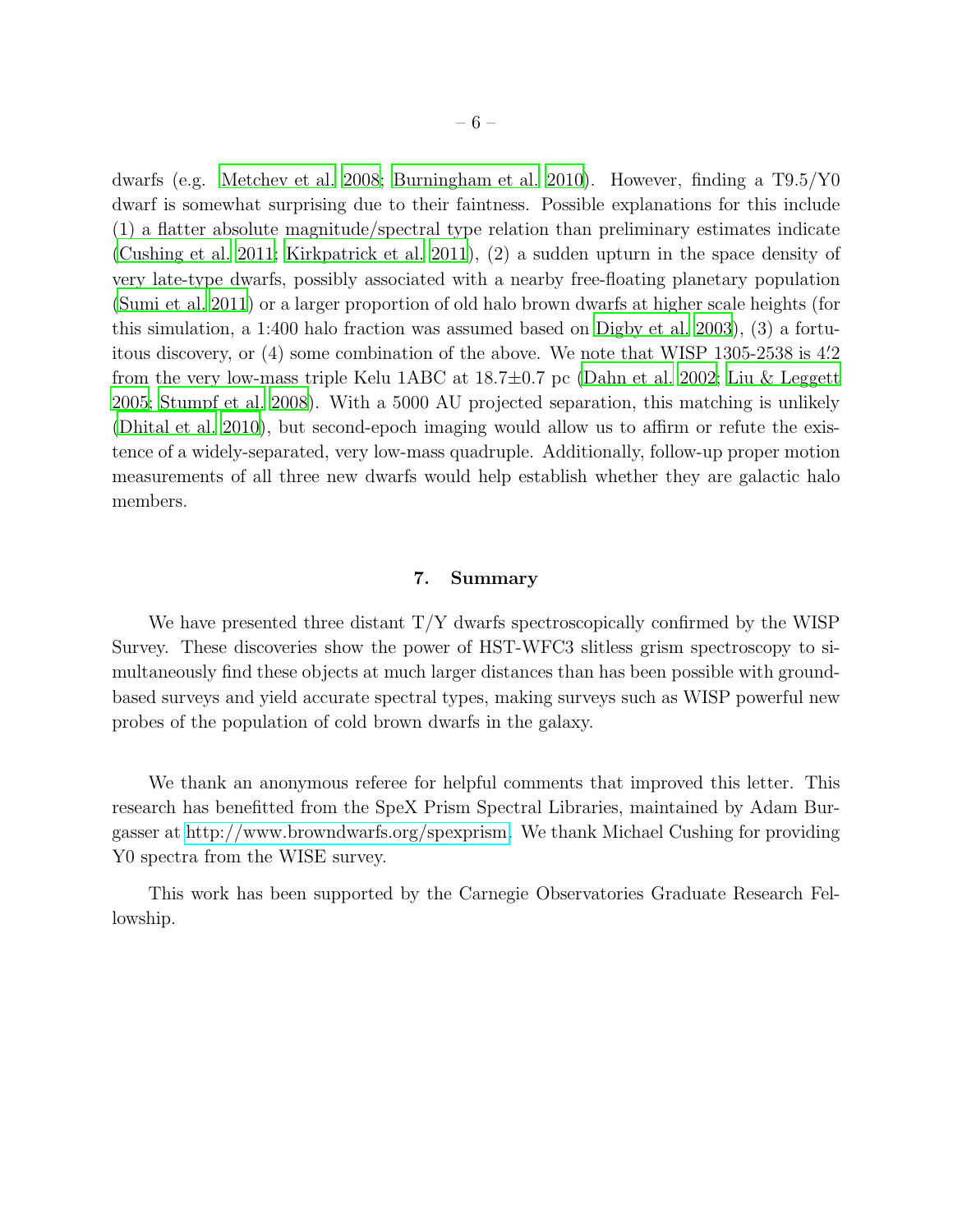

<span id="page-6-0"></span>Fig. 1.— HST-WFC3 G141 1D/2D spectra of the three cold brown dwarfs found in the WISP survey, with best-fit template spectra overlaid. Prominent pseudo-emission features at roughly 1.26 and 1.58  $\mu$ m are characteristic of T dwarfs and make them relatively easy to identify in the 2D grism images. While WISP 1232-0033 and WISP 0307-7243 (middle, bottom) are in nearly perfect agreement with the best-fit templates, WISP 1305-2538 (top) is not perfectly fit by either a T9 or Y0 template, although Y0 fits better. The template spectra are from the SpeX prism library [\(Burgasser et al. \(2010](#page-7-8)) and references therein).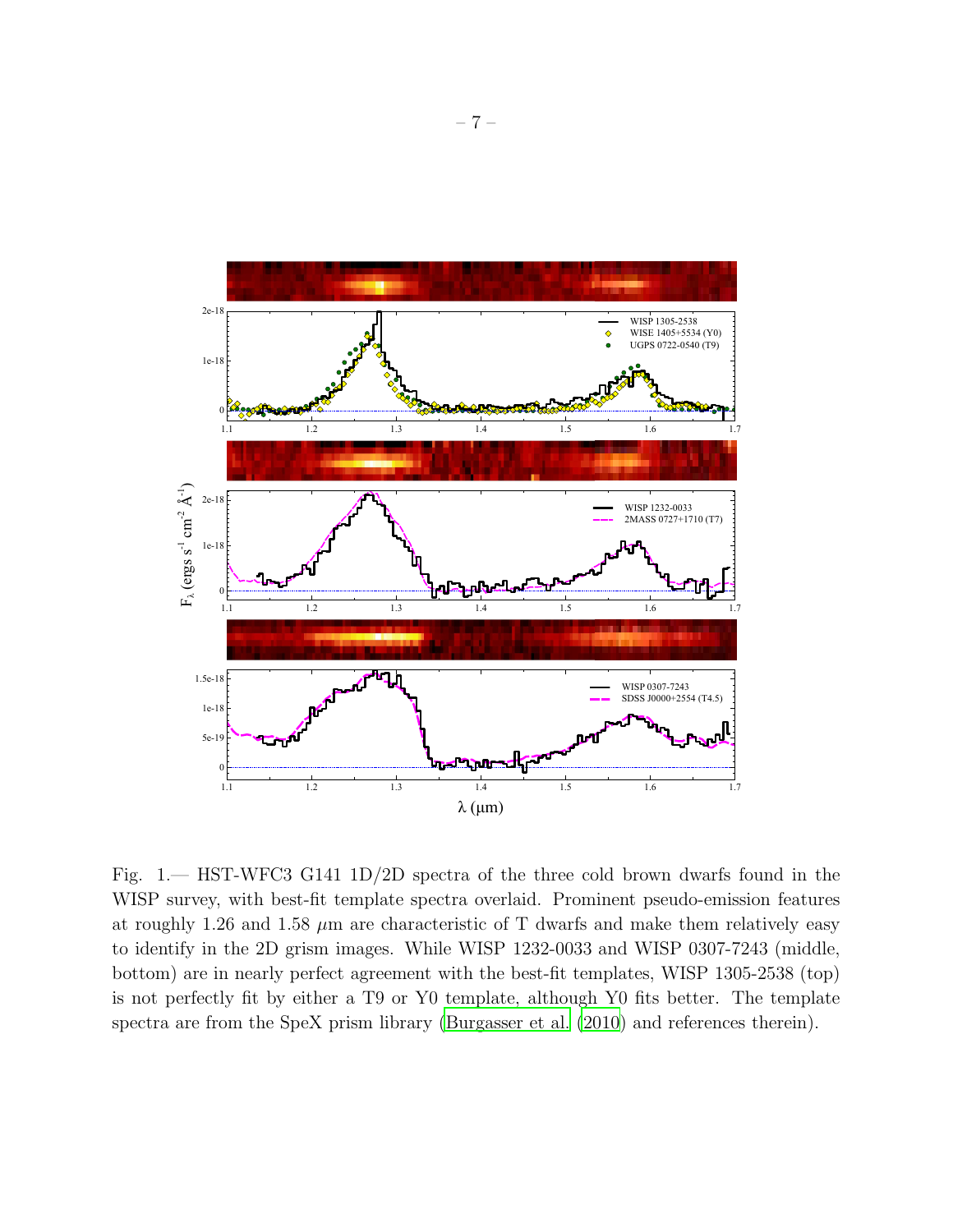

Fig. 2.— Left: Expected cumulative surface density of late-type dwarfs across all WISP fields for different values of  $\alpha$  in the power-law stellar mass function  $dN/dM \sim$  $M^{-\alpha}$ . from the simulations described in §6. The total number found (three, black line) is generally consistent with  $\alpha$ =0.0–0.5. Right: The expected surface density of each spectral type across the entire WISP survey. The spectral types of the three dwarfs found are indicated with downward arrows. The discovery of a T9.5/Y0 dwarf is somewhat surprising; see §6 for a discussion of possible explanations.

#### REFERENCES

- <span id="page-7-3"></span>Atek, H., Malkan, M., McCarthy, P., et al. 2010, ApJ, 723, 104
- <span id="page-7-5"></span>Burgasser, A. J. 2004, ApJS, 155, 191
- <span id="page-7-6"></span>Burgasser, A. J. 2007, ApJ, 659, 655
- <span id="page-7-4"></span>Burgasser, A. J., Geballe, T. R., Leggett, S. K., Kirkpatrick, J. D., & Golimowski, D. A. 2006, ApJ, 637, 1067
- <span id="page-7-0"></span>Burgasser, A. J., Kirkpatrick, J. D., Brown, M. E., et al. 2002, ApJ, 564, 421
- <span id="page-7-8"></span>Burgasser, A. J., Cruz, K. L., Cushing, M., et al. 2010, ApJ, 710, 1142
- <span id="page-7-2"></span>Burgasser, A. J., Kirkpatrick, J. D., Burrows, A., et al. 2003, ApJ, 592, 1186
- <span id="page-7-1"></span>Burningham, B., Pinfield, D. J., Lucas, P. W., et al. 2010, MNRAS, 406, 1885
- <span id="page-7-7"></span>Burrows, A., Marley, M., Hubbard, W. B., et al. 1997, ApJ, 491, 856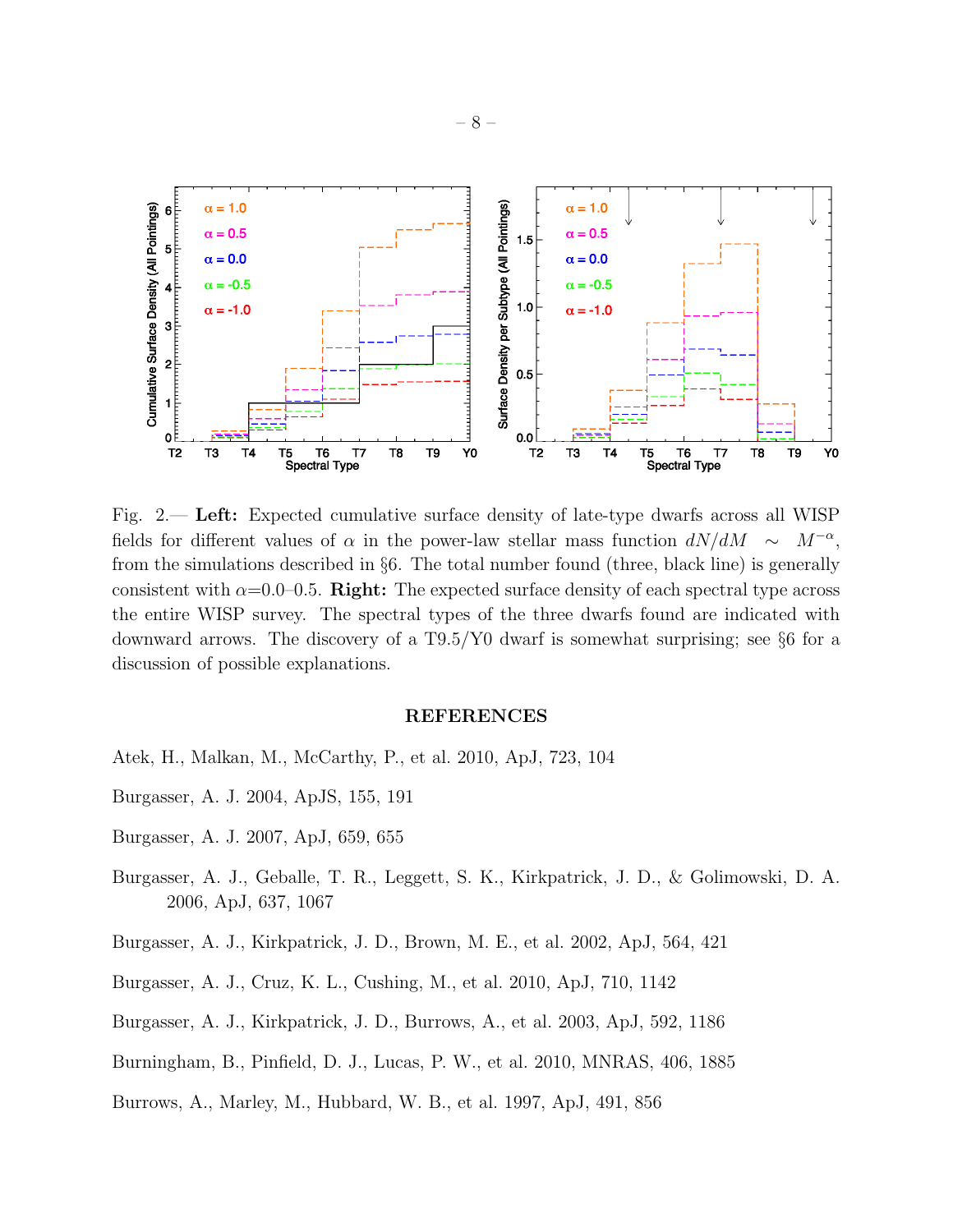- <span id="page-8-16"></span>Chabrier, G. 2001, ApJ, 554, 1274
- <span id="page-8-4"></span>Chiu, K., Fan, X., Leggett, S. K., et al. 2006, AJ, 131, 2722
- <span id="page-8-6"></span>Chiu, K., Liu, M. C., Jiang, L., et al. 2008, MNRAS, 385, L53
- <span id="page-8-2"></span>Cushing, M. C., Kirkpatrick, J. D., Gelino, C. R., et al. 2011, ApJ, 743, 50
- <span id="page-8-20"></span>Dahn, C. C., Harris, H. C., Vrba, F. J., et al. 2002, AJ, 124, 1170
- <span id="page-8-7"></span>Delorme, P., Willott, C. J., Forveille, T., et al. 2008, A&A, 484, 469
- <span id="page-8-22"></span>Dhital, S., West, A. A., Stassun, K. G., Bochanski, J. J. 2010, AJ, 139, 2566
- <span id="page-8-19"></span>Digby, A. P., Hambly, N. C., Cooke, J. A., Reid, I. N., & Cannon, R. D. 2003, MNRAS, 344, 583
- <span id="page-8-13"></span>Dupuy, T. J., & Liu, M. C. 2012, ArXiv e-prints
- <span id="page-8-12"></span>Geballe, T. R., Knapp, G. R., Leggett, S. K., et al. 2002, ApJ, 564, 466
- <span id="page-8-3"></span>Kirkpatrick, J. D., Reid, I. N., Liebert, J., et al. 1999, ApJ, 519, 802
- <span id="page-8-9"></span>Kirkpatrick, J. D., Looper, D. L., Burgasser, A. J., et al. 2010, ApJS, 190, 100
- <span id="page-8-8"></span>Kirkpatrick, J. D., Cushing, M. C., Gelino, C. R., et al. 2011, ApJS, 197, 19
- <span id="page-8-21"></span>Liu, M. C., & Leggett, S. K. 2005, ApJ, 634, 616
- <span id="page-8-17"></span>Liu, M. C., Dupuy, T. J., & Leggett, S. K. 2010, ApJ, 722, 311
- <span id="page-8-11"></span>Liu, M. C., Deacon, N. R., Magnier, E. A., et al. 2011, ApJL, 740, L32
- <span id="page-8-5"></span>Lodieu, N., Pinfield, D. J., Leggett, S. K., et al. 2007, MNRAS, 379, 1423
- <span id="page-8-10"></span>Lucas, P. W., Tinney, C. G., Burningham, B., et al. 2010, MNRAS, 408, L56
- <span id="page-8-18"></span>Metchev, S. A., Kirkpatrick, J. D., Berriman, G. B., & Looper, D. 2008, ApJ, 676, 1281
- <span id="page-8-0"></span>Nakajima, T., Oppenheimer, B. R., Kulkarni, S. R., et al. 1995, Nature, 378, 463
- <span id="page-8-1"></span>Oppenheimer, B. R., Kulkarni, S. R., Matthews, K., & Nakajima, T. 1995, Science, 270, 1478
- <span id="page-8-14"></span>Pirzkal, N., Burgasser, A. J., Malhotra, S., et al. 2009, ApJ, 695, 1591
- <span id="page-8-15"></span>Reid, I. N., Kirkpatrick, J. D., Liebert, J., et al. 1999, ApJ, 521, 613